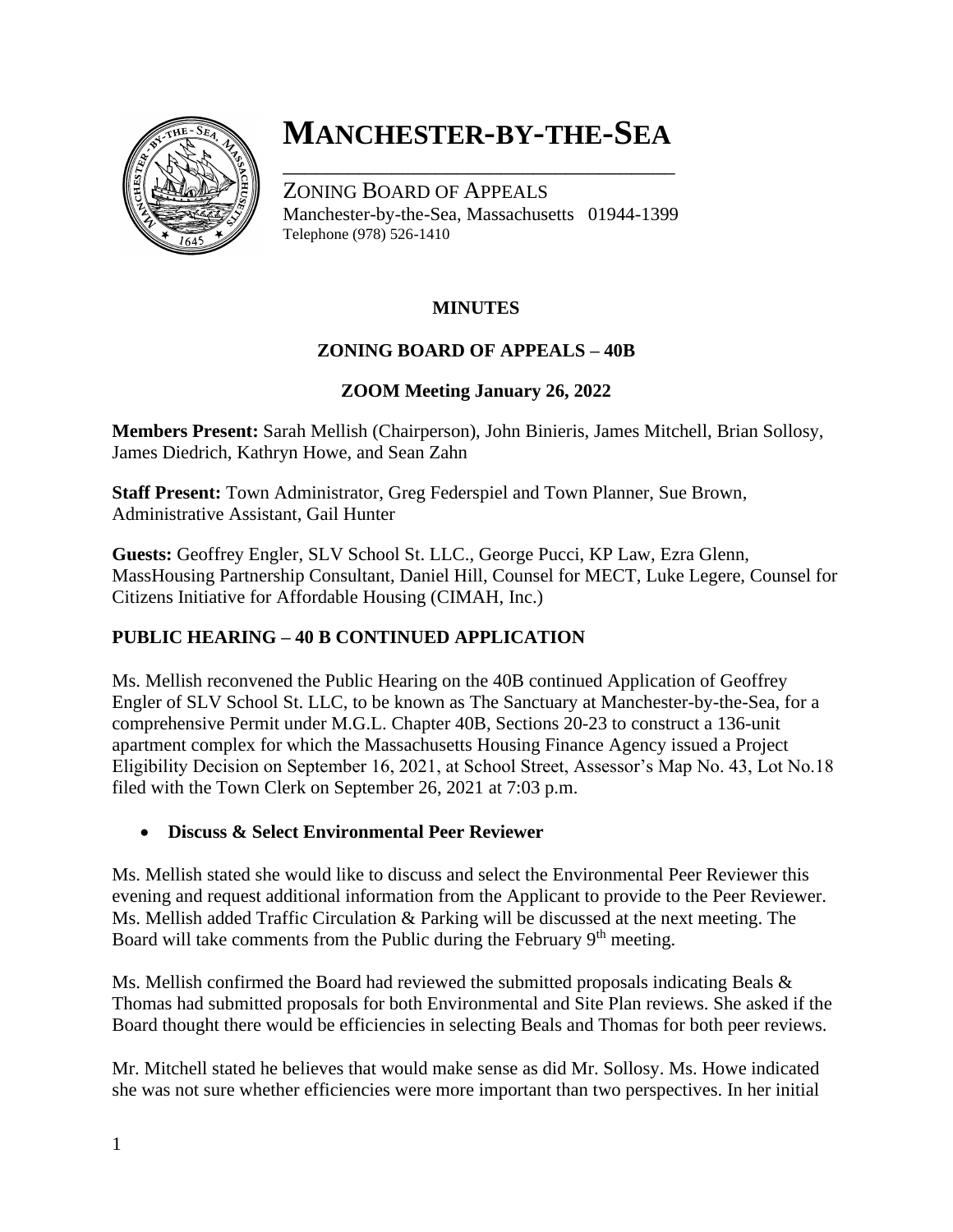review of the materials from Beta she was impressed by their proposal and management of and billable hours. The Board continued their discussion and Ms. Mellish asked Mr. Gang, Chair of the Conservation Commission for his thoughts.

- **Discuss additional environmental information needed from Applicant**
- **Discuss additional engineering etc. materials needed from Applicant**

Mr. Gang agreed with much of what he heard noting the BETA proposal appeared to be more accurate around billable hours adding this in a complex project and there were no bad choices among the submitted proposals. He suggested the Board make some requests for information from the Developer as soon as possible. Mr. Gang believes the interim reports filed by the Developer did not contain enough specific information around site preparation, engineering, geotechnical challenges, and on-site wastewater management especially related to leeching fields.

Mr. Engler stated an ANRAD had been completed along with a lot of conservation work adding a 40B application is based on schematic plans and he is not planning on completing a full geo technical analysis. Mr. Glen replied the Applicant is correct only preliminary plans are required for the 40B application. When the Board receives the peer reviewer's report the Board can define conditions for the Applicant to complete.

Mr. Pucci added peer reviewers really need to make recommendations and if the Applicant does not comply the application can be denied for lack of sufficient information. Mr. Pucci recommended waiting to hear from peer reviewers around what is required. Mr. Engler stated he is not representing that Traffic Circulation & Parking is completed. The board requested additional information and he had requested enough time to add information. The same will be true for the Environmental Peer Review.

Ms. Mellish asked for more detail around the current list of waivers. Mr. Engler stated it is premature to discuss waivers at this time. Ms. Howe stated there must be a rational now for waiver request and understands this is an evolving process. Mr. Engler agreed to add a column to the spreadsheet providing the rational for waiver requests.

Mr. Gang added the Conservation Commission agrees regarding the waivers and more specific information will make the request clearer. It is important to weigh the impact of the waivers on the environment. Mr. Gang stated he was at a meeting in Hamilton where the Developer presented specific information around the building project including how many cubic feet of soil would be removed and reused, blasting specifics including the number of days and amount of dust that would result. All this information is important and defines the parameters around construction.

Mr. Hill stated the Mr. Engler had indicated there are no test pit logs and provided some limited data but not the critical pieces of information relevant to waivers. Some limited data was provided in preliminary geo technical reports, but it is not complete there was no ground water elevation data and no soil methodology data. These are critical pieces of information every peer reviewer is going to ask for including wetland scientists. This data goes to multiple issues raised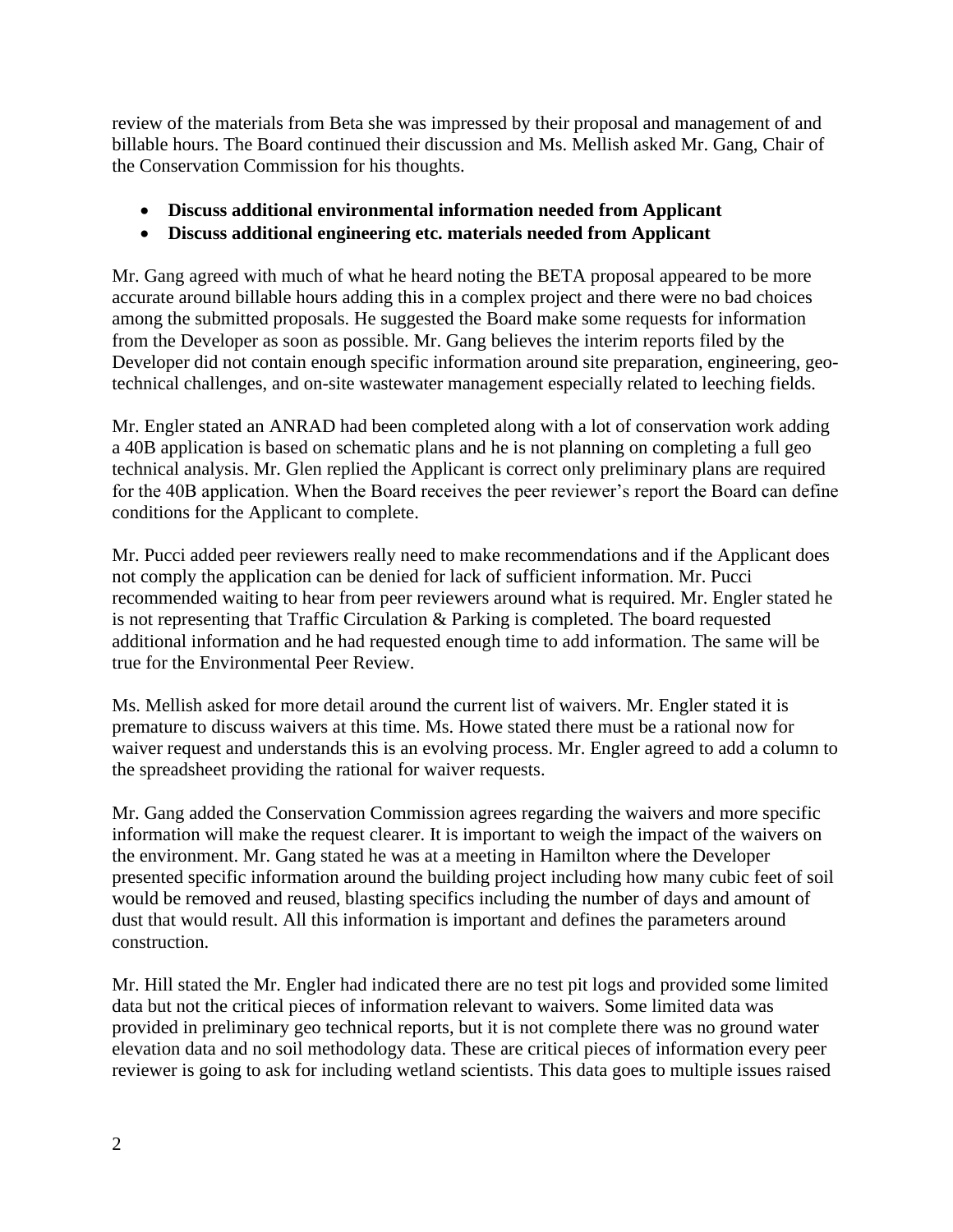in this project and is directly relevant to waivers. The data will help evaluate the impact of wastewater and stormwater systems on the surrounding wetland resources.

Mr. Binieris agreed with Mr. Hill stating he has never seen an environmental peer review that did not include the test pit data. Mr. Gang stated when Conservation Commission looked at the RAD what was asked for regarding test pits was light. The Commission had expected to see more data. Ms. Mellish asked what level of review needs to occur in the future. Mr. Gang stated the Conservation Commission administers both the Local and State Wetlands Protection Acts and close review is required.

Mr. Pucci stated the Conservation Commission will be providing the Board with a recommendation that represents valid local concerns around the local wetlands regulations. The Board may add the recommendations to your comprehensive permit decision. Mr. Engler stated this is a 40B project and is treated differently local restrictive By-Laws are not necessarily adhered to. There is nothing in the project that does not comply with the State standards.

Mr. Legere stressed the importance of soil requests from the Applicant. Stating the Applicant will need to go before the Conservation Commission under the State Wetlands Protection Act and the Conservation Commission will request the information and the Applicant will need to produce the data.

Mr. Engler requested the Board provide the proposals from the peer reviewers. The proposals were forwarded by Ms. Brown during the meeting.

The Board agreed that the rational for the waivers should be provided.

*Ms. Howe moved the Zoning Board of Appeals request all data and information related to the test pits previously constructed and the analysis of that data and related back up information; Mr. Sollosy seconded the motion. The motion passed unanimously by roll call vote. Mr. Binieris, Mr. Sollosy, Mr. Mitchell, Ms. Howe, Mr. Diedrich, Mr. Zahn (by text) and Ms. Mellish voted affirmatively.* 

The Board further discussed the proposals for Engineering and Site Plan and decided to accept the proposals from Beals & Thomas for both reviews. Ms. Brown stated the completed proposals will take between 3-5 weeks from completion.

*Ms. Mellish moved to approve Beals & Thomas as the peer reviewer for Environmental and Civil Engineering & Site Planning; Mr. Sollosy seconded the motion. The motion passed unanimously with Mr. Binieris, Mr. Sollosy, Mr. Mitchell, Ms. Howe, Mr. Diedrich, Mr. Zahn (by text) and Ms. Mellish voted affirmatively.* 

Ms. Brown requested an invoice for \$29K to cover the cost of the peer reviews to be conducted by Beals and Thomas.

### • **Next Public Hearing**